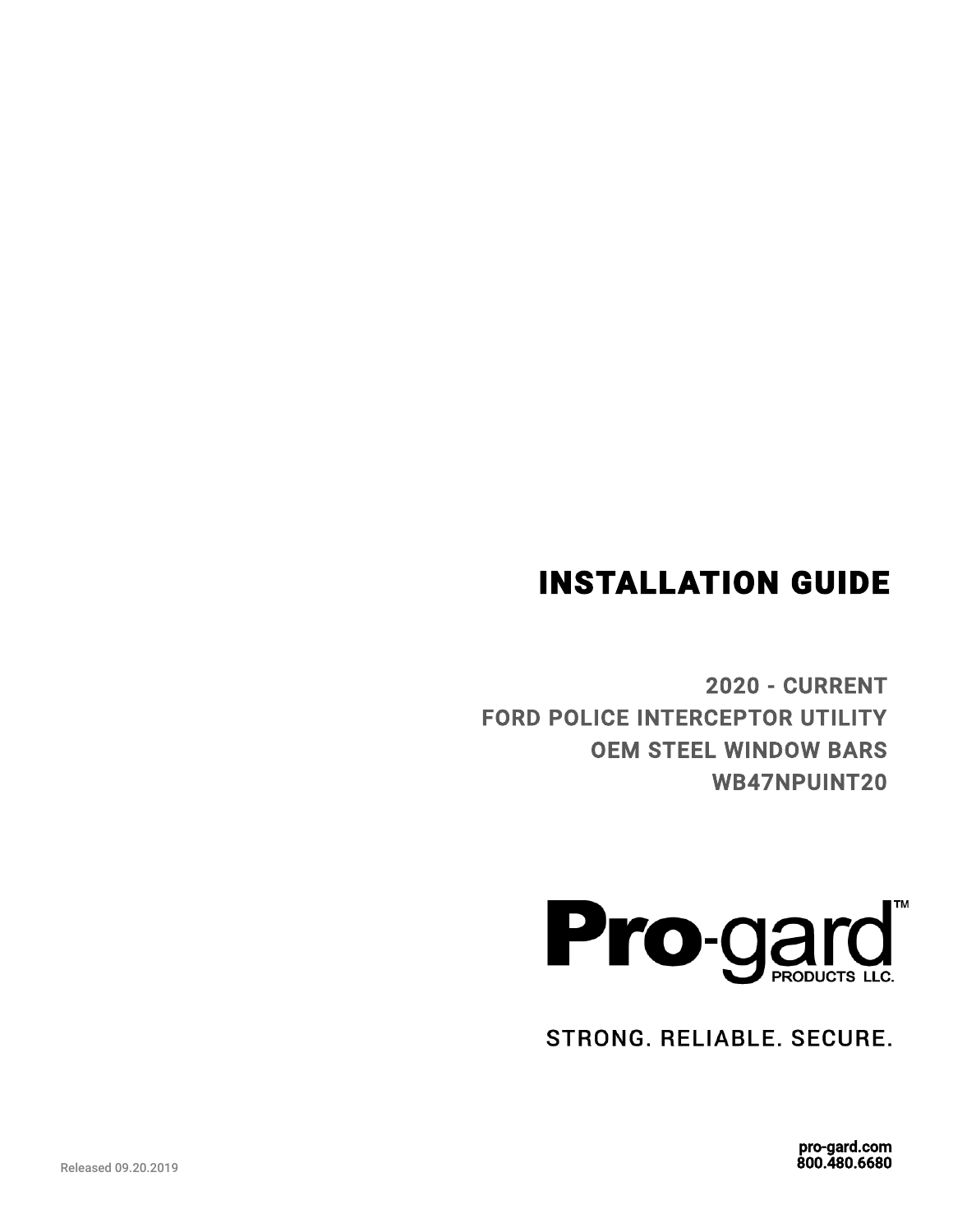#### THESE COMPONENTS ARE REQUIRED TO INSTALL THE STEEL WINDOW BARS



WB47NPUINT20

### I. The following tools will be required to complete the installation

- A. Phillips Head Screwdriver
- B. Drill with 3/32" Drill Bit

### II. Read all instructions and refer to last page to ensure all parts were received

#### III. Window Bar Installation Instructions

- A. Open the passenger and driver side rear doors. Roll down both rear windows for the installation.
- B. Place the window bars into the door frame, insert the lower tabs into the window track area, and press down into place (See Fig. 1).
- C. Once the window bars are fully seated in place, mark the center points of the screw holes in the upper frame.
- D. Use a 3/32" drill bit to drill out the pilot holes for the metal screws. Use the Philips screw driver to install all securing fasteners to the vehicle (do not over-tighten).
- E. Check installation by rolling up the windows and closing the doors to make sure there is no interference.

## Installation Complete

If you have any problems with this installation, call (800-480-6680) toll free and ask for technical assistance.